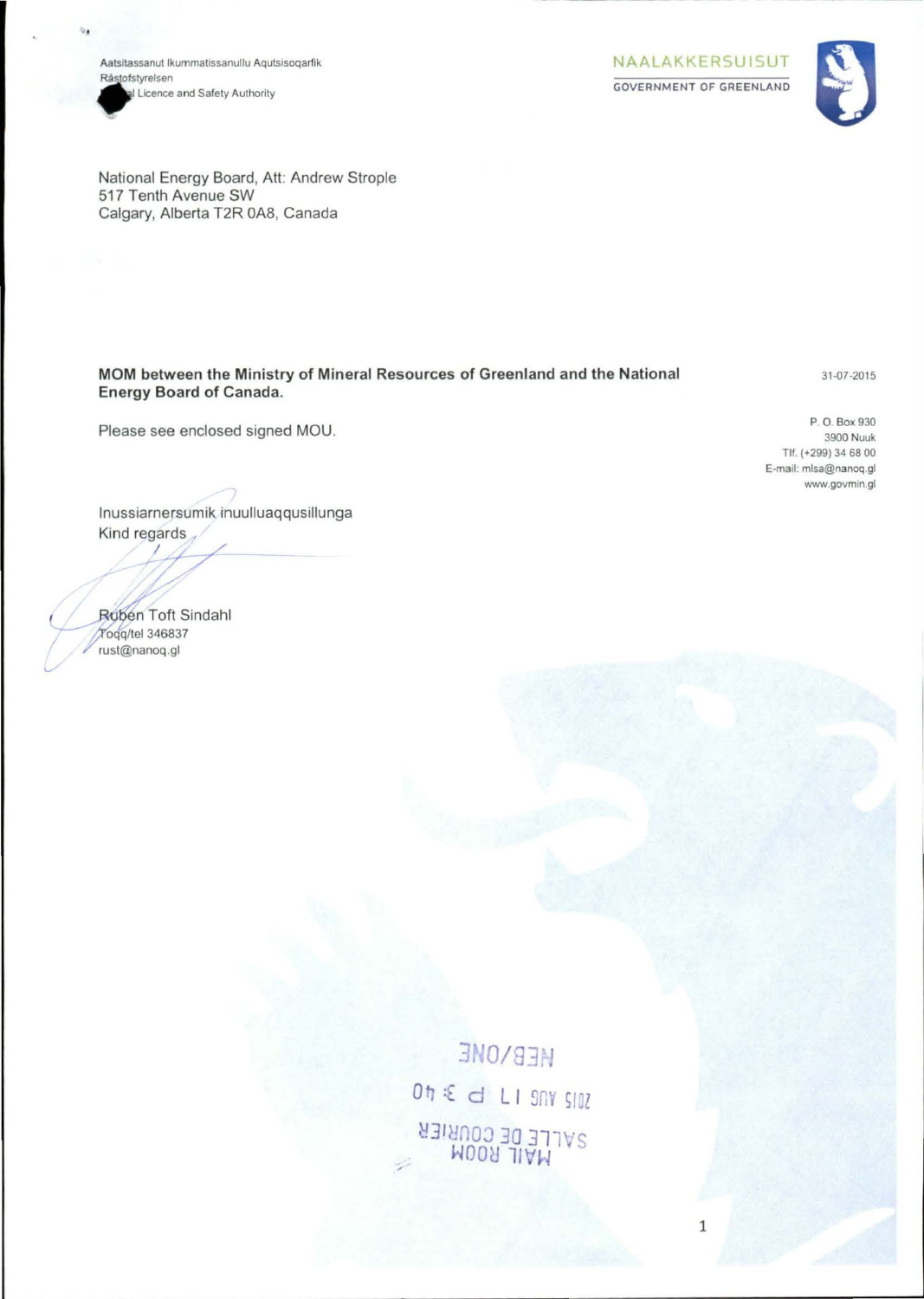# Memorandum of Understanding between the Ministry of Mineral Resources of Greenland and the National Energy Board of Canada Regarding Cooperation

The Ministry of Mineral Resources (MMR) and the National Energy Board of Canada (NEB), hereinafter referred to as the "Participants".

Whereas the MMR is the principal authority for licensing issues and is the authority for safety matters including supervision and inspections in Greenland, which is a self-governing part of the Kingdom of Denmark,

Whereas the NEB is the principal independent federal regulator in the natural gas and oil industry in Canada, established in 1959 by the Parliament of Canada to regulate, under the *National Energy Board Act* (NEB Act), international and interprovincial aspects of the oil, gas and electric utility industries,

Whereas the NEB regulates activities associated with oil and gas operations in non-Accord Frontier<sup>1</sup> offshore areas under the Canada Oil and Gas Operations Act (COGOA), including geophysical operations (seismic, aeromagnetic, gravity), drilling and operation of wells, and production facility operations,

Considering that, while the specific responsibilities vary between the Participants, each has responsibilities that impact upon the development, production and transportation of natural gas and oil, both within the domestic boundaries and across the international boundaries of their respective countries,

Wishing to build on the *Agreement for cooperation relating to the marine environment (with annexes),* signed at Copenhagen on 26 August 1983,

Have come to the following understanding:

# 1. General Statement of Purpose

The purpose of this MOU is to express the desire of the Participants to cooperate to:

- (i) Share information on regulatory approaches and current events; and,
- (ii) Seek opportunities for cooperation between the MMR and the NEB.

# 2. Specific Areas of Cooperation

(a) The Participants will cooperate by promoting ongoing open information exchanges on:

(i) Their respective regulatory requirements, regulatory oversight approaches, regulatory processes, guidelines and best practices;

 $1$  The NEB has regulatory responsibilities for oil and gas exploration and activities in frontier lands not otherwise regulated under joint federal/provincial accords.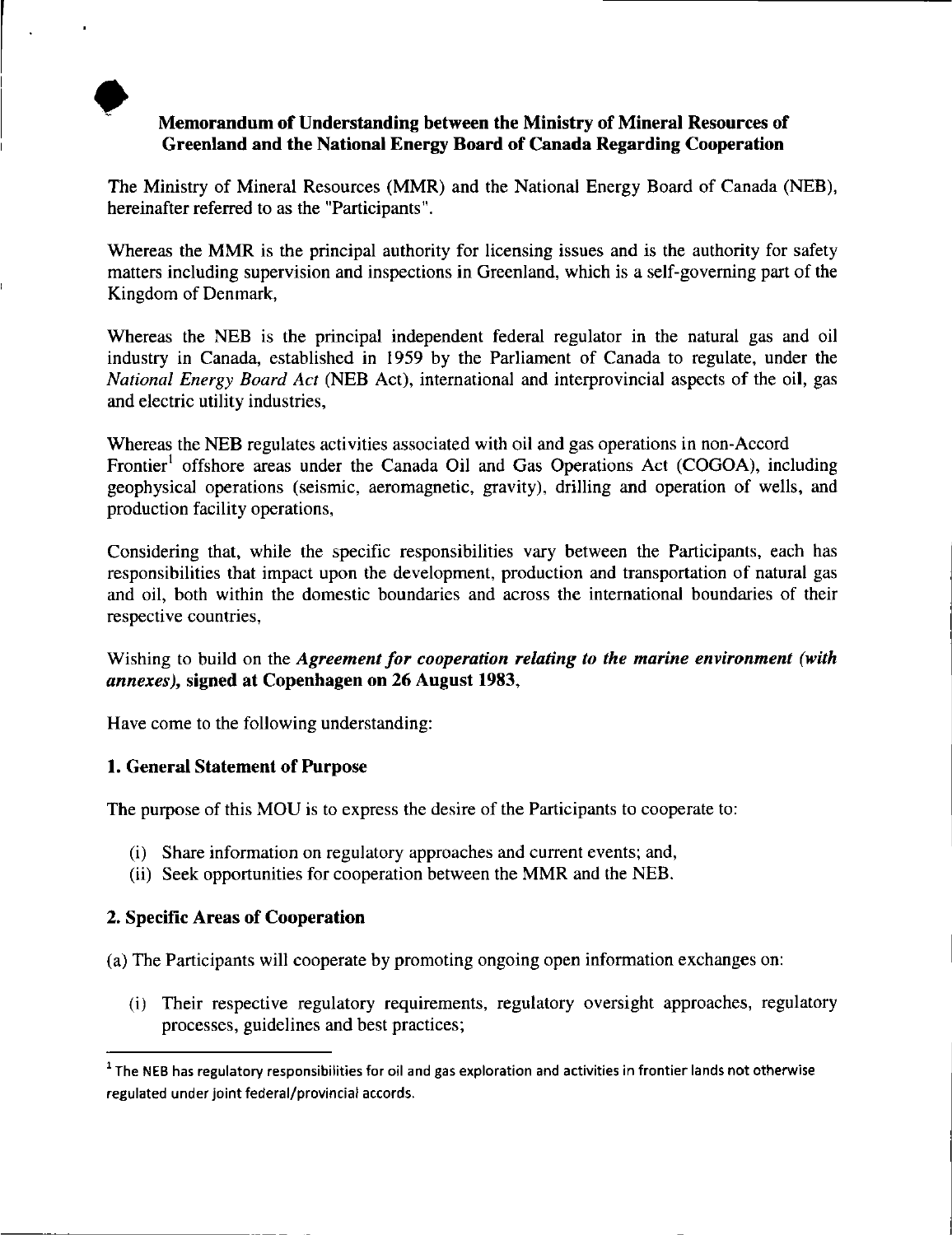- (ii) Developments in their energy markets;
- (iii) The energy policy context within which they operate; and,
- (iv) Specific energy projects.

(b) The cooperation of the Participants may be achieved through:

- (i) meetings;
- (ii) staff exchanges;
- (iii) emergency management planning and exercise;
- (iv) joint training initiatives; and,
- ( v) sharing of compliance data and reports.

(c) The Participants may, at any time, create an activity-specific arrangement to set out specific objectives and their roles with respect to a particular project.

•

# **3. Expected Benefits of Cooperation**

The Participants expect the following benefits from their cooperation:

(a) Regular exchanges of information on regulatory and management approaches to help promote best practices in their respective regulatory actions; and,

(b) Regular exchanges on information on developments in their energy markets to assist the efficiency of each Participant by providing early information on developing trends that may impact both Greenland and Canada.

### **4. Frequency of Information Exchanges**

(a) The Participants intend to meet once a year, either in-person alternating between Greenland and Canada, or virtually by video or teleconference. The Participants may alter the site and format of the in-person meetings and postpone or cancel any meeting upon their mutual decision. The Participants will revisit the frequency of meetings from time to time.

(b) The Participants will maintain regular contact throughout the year by telephone, videoconference, or email. The Participants will ensure that their respective staffs will informally exchange information within their specific areas of responsibility on an ongoing basis.

### **5. Statement of Limitations**

This MOU is not legally binding.

### **6. Confidentiality and Release of Information**

(a) The Participants **will** exchange information that is in the public domain in Greenland or Canada or that could be released without breaching any confidentiality concerns. If the Participants share confidential information, they will clearly identify the information as such.